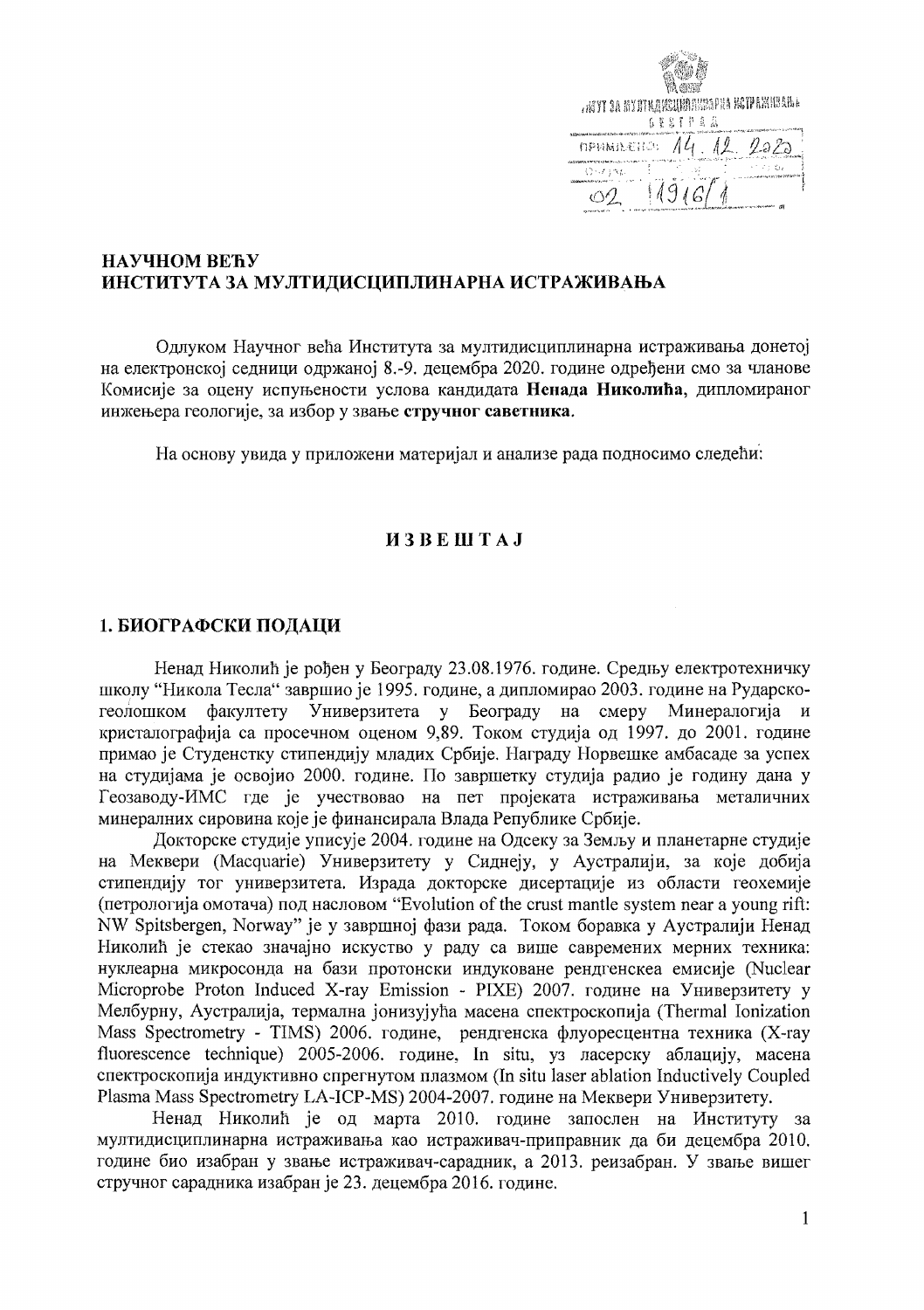Током 2010. године био је ангажован на пројекту 142011 Г. "Проучавање међузависности у тријади "синтеза-структура-својства" за функционалне материјале" под руководством академика Момчила М. Ристића, а од 2011-2019. године био је ангажован на пројекту ИИИ 45007: "0-3Д наноструктуре за примену у електроници и обновљивим изворима енергије: синтеза, карактеризација и процесирање", под руководством др Горана Бранковића и на пројекту ИИИ 45014: "Материјали и процеси у литијумским батеријама и горивим ћелијама" под руководством академика Славка Ментуса. Ради на истраживањима у области анализе утицаја промене кристалне структуре на својства полупроводника и оксидних керамичких материјала.

# 2. БИБЛИОГРАФИЈА

## Радови објављени у врхунском научним часописима међународног значаја (M21):

1. Aleksic S. O., Mitrovic N. S., Lukovic M. D., Lukovic S. G., Nikolic N. T. 2021. Heat loss flowmeter for water based on thick film thermistors in power save regime. In IEEE Sensors Journal, Vol. 21, No 1, pp. 199-206 doi: 10.1109/JSEN.2020.3015023.

## Радови саопштени на скуповима међународног значаја, штампани у целини (МЗЗ):

2. Petrović M., Petronijević N., Nikolić N., Knezević S., Kezović M., Sokić M., Marković B., 2018. Hydrogeological potential of Miocene limestones of Southern part of the Kolubara coal basin. Proceedings of the International Symposium KARST 2018 "Expect the Unexpected", Trebinje, Bosnia & Herzegovina: 405-410

#### Радови саопштени на скуповима међународног значаја, штампани у изводу (МЗ4):

- 3. Nikolić N., Šćepanović M., Grujić-Brojčin M., Vojisavljević K., Srećković T., 2019. The effects of milling media on morphological and structural changes in mechanically activated ZnO, 5<sup>th</sup> Conference of the Serbian Society for Ceramic Materials: 5CSCS-2019, Belgrade, 87-87
- 4. Nikolić N., Kovač S., Dabić P., 2018. The occurence of opaline matter in hydrothermally altered diabase, Debelo brdo, Povlen mountain area, 25<sup>th</sup> Conference of the Serbian Crystallographic Society, Bajina Bašta: 36-37

## Радови саопштени на скуповима националног значаја, штампани у изводу (М64):

5. Petronijević N., Nikolić N., Zarić J., Mitrinović D., Kamberović Ž., Dimkić M., 2018. Content and distribution of iron in river sediments at borehole site Rb-6/P-5d in area of Belgrade water supply, 17<sup>th</sup> Serbian Geological Congress: Abstract Proceedings, Vrnjačka Banja: 63-69

#### Битно побољшано техничко решење на националном нивоу (М84):

6. Луковић М. Д., Луковић С. Г., Николић Н. Т., Алексић С. О., Милутинов М., Живанов Љ., 2020. Нови поступак примењен у индустрији: Добијање наменских језгара Mn-Zn ферита помоћу нанометарске технологије (реализовано у оквиру пројекта технолошког развоја ТР-32016); у процесу верификације.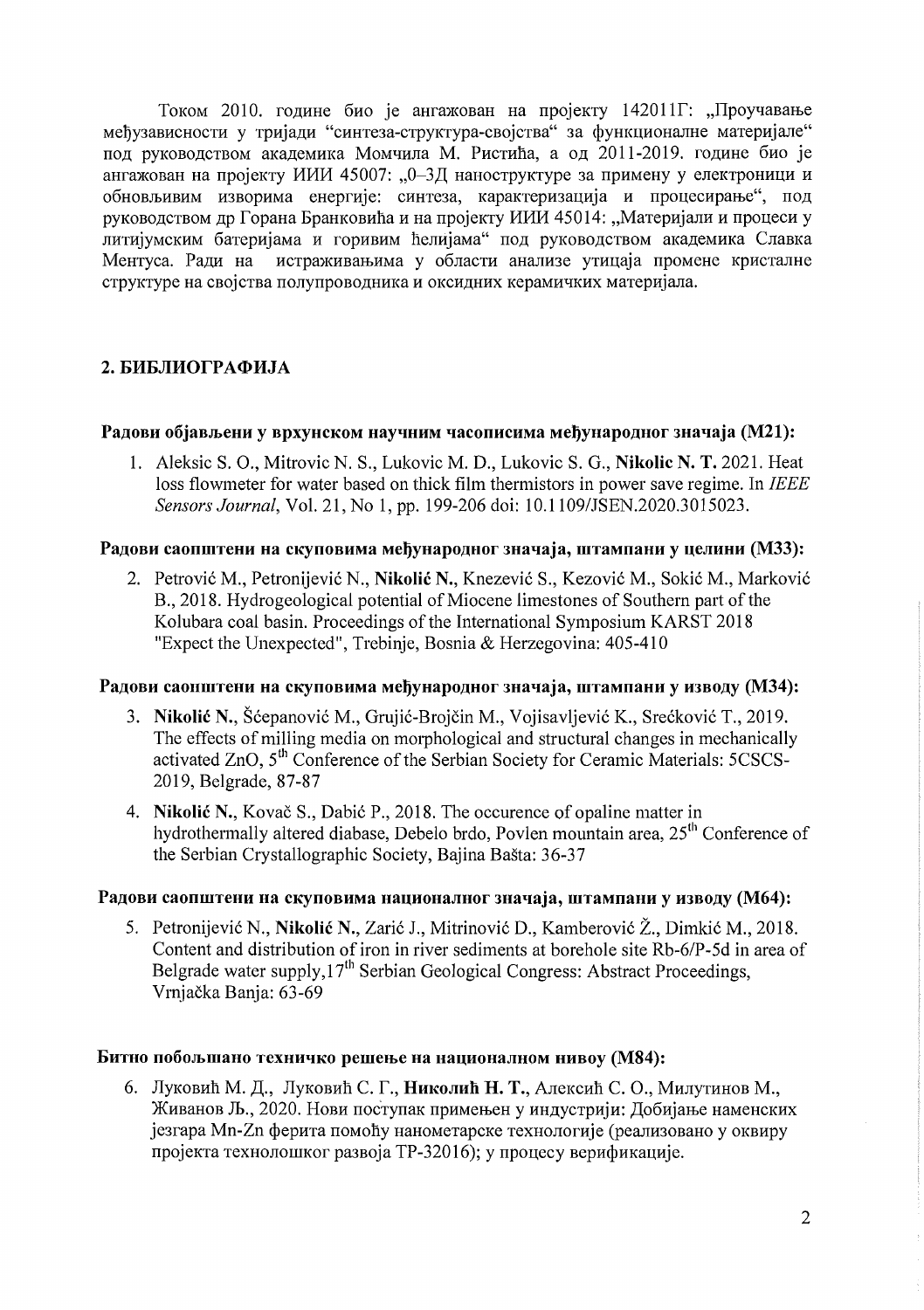| Ознака<br>rpyne | Укупан број<br>резултата | Вредност<br>индикатора | Укупна<br>вредност |
|-----------------|--------------------------|------------------------|--------------------|
| M21             |                          | 8                      | 8                  |
| M33             |                          |                        |                    |
| M34             | $\overline{c}$           | 0,5                    |                    |
| M64             |                          | 0,2                    | 0,2                |
| M84             |                          | 3                      |                    |
| Укупно          |                          |                        | 10,2               |

Табела 1. Табеларни приказ остварених резултата после избора у звање виши стручни сарадник.

## 3. КРАТКА АНАЛИЗА РАДОВА

документацији коју је приложио Ненад Николић је списак од 6 У библиографских јединица у којима је он био аутор или коаутор на истраживањима у области науке о материјалима, физичке електронике/микроелектронске технологије, минералогије и кристалографије природних материјала/минерала, геохемије система подземних и површинских вода. Међу њима је 1 рад у врхунском међународном часопису, 4 објављена на конференцијама, као и 1 техничко решење.

Анализом наведених радова утврдили смо да се кандидат Ненад Николић бавио проблематиком карактеризације керамичких термисторских NTC, Zn-оксидних и феритних материјала. Каракетризација материјала се односи на микроструктурну и микрохемијску анализу коришћењем SEM-EDS, одређивање структурних параметара методама рендгенске дифракције на праху, као и отпичких својства коришћењем UV-VIS спектроскопије.

Ненад Николић је учествовао и у реализацији новог типа мерача протока воде заснованог на дебелослојним термисторским филмовима. Сензор мерача протока заснован је на NTC сегментираном термистору који је добијен од финог праха модификованог никл-магнанита састава  $Cu<sub>0.2</sub>Ni<sub>0.5</sub>Zn<sub>1.0</sub>Mn<sub>1.3</sub>O<sub>4</sub>$ који је развијен на Институту ИМСИ. Такође, израђен је и прототип мерача протока који је тестиран у лабораторијским условима на Институту ИРИТЕЛ а.д. Београд. У односу на друге мераче протока, постигнута је већа осетљивост у условима малих брзина протока (0,001 до 0,3 1/s). Предност овог новог типа мерача протока огледа се и у једноставности конструкције, ниској цени израде, једноставности производње, одржавања калибрације у поређењу са другим типовима мерача. (рад 1)

У сарадњи са ЈП "Електропривреда Србије", департманом за операциону геологију, Рударско-геолошким факултетом и Инстутутом ИТНМС, Ненад Николић је учествовао у истраживању хидрогеолошког потенцијала подземних вода јужног дела Колубарског басена. На основу физичких и хемијских карактеристика вода, првенствено повишених температура (до 30,2 °С) и квалитета воде (хидрогенкарбонатно-натријумска група) утвђено је да су погодне за експолатацију геотермалне енергије. Анализом профила истражних бушотина и структурног склопа терена, варијације у температурама и хемизму вода, а у циљу добијања неопходне издашности, предложене су локације и дубине експлоатације. (рад 2)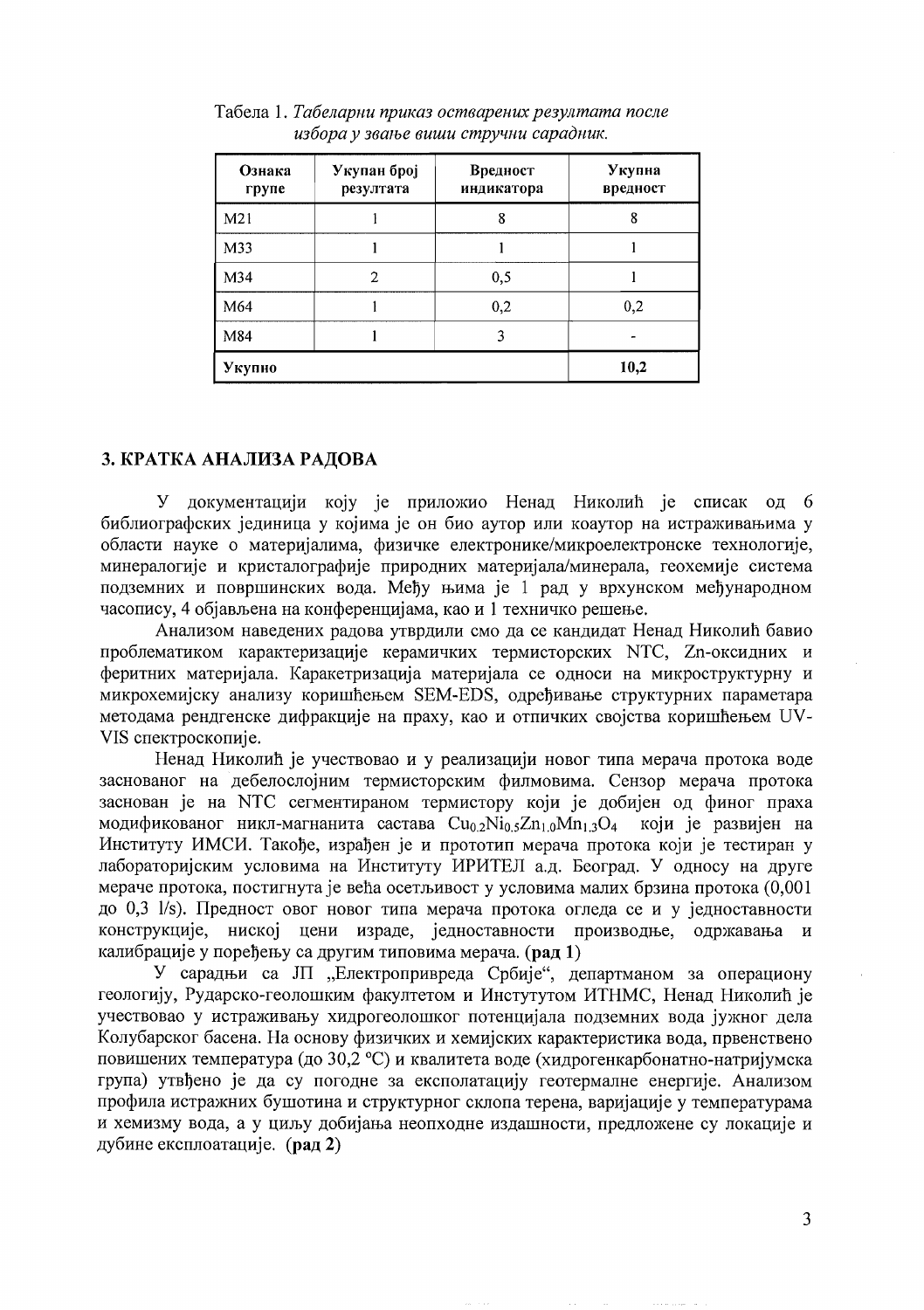Кандидат је радио на истраживањима утицаја процеса млевења на морфолошке и структурне промене механички активираног праха ZnO. Механичка активација полазног комерцијалног праха ZnO рађена је у високоенергенстском млину у посудама од различитог материјала - нерђајућег челика, цирконијум оксида и волфрам карбида у континуалном режиму од 300 мин у ваздуху. Анализом узорака методом електронске микроскопије утвђене су промене у облику и величини зрна након активације, а као главна карактеристика микроструктуре уочена је врло изражена тенденција адхезије зрна у агломерате димензија у опсегу од субмикрона до неколико микрометара. Такође, применом рендгенске дифракције на праху утвђене су промене у величинама елементарних ћелија полазних ZnO прахова због инкорпорације елемената Fe, Zr i W као допаната у кристалну решетку, а као резултат контаминације прахова цинк-оксида са материјалом посуда млинова. (рад 3)

У сарадњи са катедром за кристралографију Рударско-геолошког факултета Ненад Николић је учествовао у истраживању новог стуктурног типа природне опалске масе откривене у близини планине Повлен. Део прелеминарних резултата овог истраживања је презентован на скупу међународног значаја. Карактеризација материјала се односи на микроструктурну и микрохемијску анализу коришћењем SEM-EDS као и на одређивање структурних параметара методама рендгенске дифракције на праху. In situ рендгенском дифракциом је утврђен структурни тип тридимита у опалској маси који је непознат у условима формирања хидротермалних раствора. На основу публикованих радова, ова форма тридимита је установљена да се образује на ниским температурама из "хладних" раствора. Постоји неопходност да се настави ово истраживање коришћењем софистицираних техника за потпунију карактеризацију, првенствено 1H NMR спектроскопијом, у циљу одређивања структурне везе кристалне воде са кристалном структуром тридимита. (рад 4)

Учестововао је у сарадњи са Институтом ИТМНС, Институтом "Јарослав Черни", и Технолошко-металурушким факултетом Универзитета у Београду, у истраживању проблема стварања наслага, тј. колматација, на бунарима београдског изворишта, које запуњавају филтерску колону дренова Рени бунара што доводи до проблема опадања издашности и старење бунара и представаља приврдни проблем. Предходним истраживањима утврђен је састав колматација који представљају једињења гвожђа, али није утврђено порекло гвожђа. Циљ овог истраживања је био, што је и утврђено, да је порекло гвожђа из средине коју обухвата подземна издан из које се прихрањују Рени бунари за водоснабдевање. Утврђено је да је дошло до осиромашења гвожђа у делу издани чији је садржај већи од подинских седимената и седимената повлате и поводња. Систематском анализом дистрибуције гвожђа (In situ XRF) у седиментима по вертикалном профилу бушотине, утврђено је да је садржај гвожђа корелисан са садржајем глиновите фракције из које је мигрирало, а не са садржајем минерала гвожђа, чиме је утврђена колоидна природа гвожђа у средини прихрањивања која је претрпела осиромашење у току експолатације бунара што се констатује присуством савремених наслага (колматација) на перфорацијама филетрске конструкције бунара. (рад 5)

Кандидат је учествовао у развоју вишенаменских Mn-Zn феритних језгара (M30) помоћу нанометарске технологије у сарадњи са Институтом ИРИТЕЛ а.д. Београд и Факултетом техничких наука - ФТН, Нови Сад. Идеја за развој оваквих језгара проистекла је из захтева ИХИС Магнета д.о.о. за производњом нових наменских језгара који би се користили у области ниских фреквенција. У процесу производње језгара на бази Mn-Zn ферита уведени су нови поступци као део нове технологије која је настала у ИМСИ-у, а затим пренети на производњу у ИХИС Магнетима. Процесом калцинације у режиму 900 °С/4h под малим подпритиском ваздуха или  $O_2$  (реда 50 mbar) добијен је монофазни материјал, чиме је поправљен степен феритизације >98%. Даљим продуженим млевењем добијен је груби материјал, који мешан са етил-целулозом и